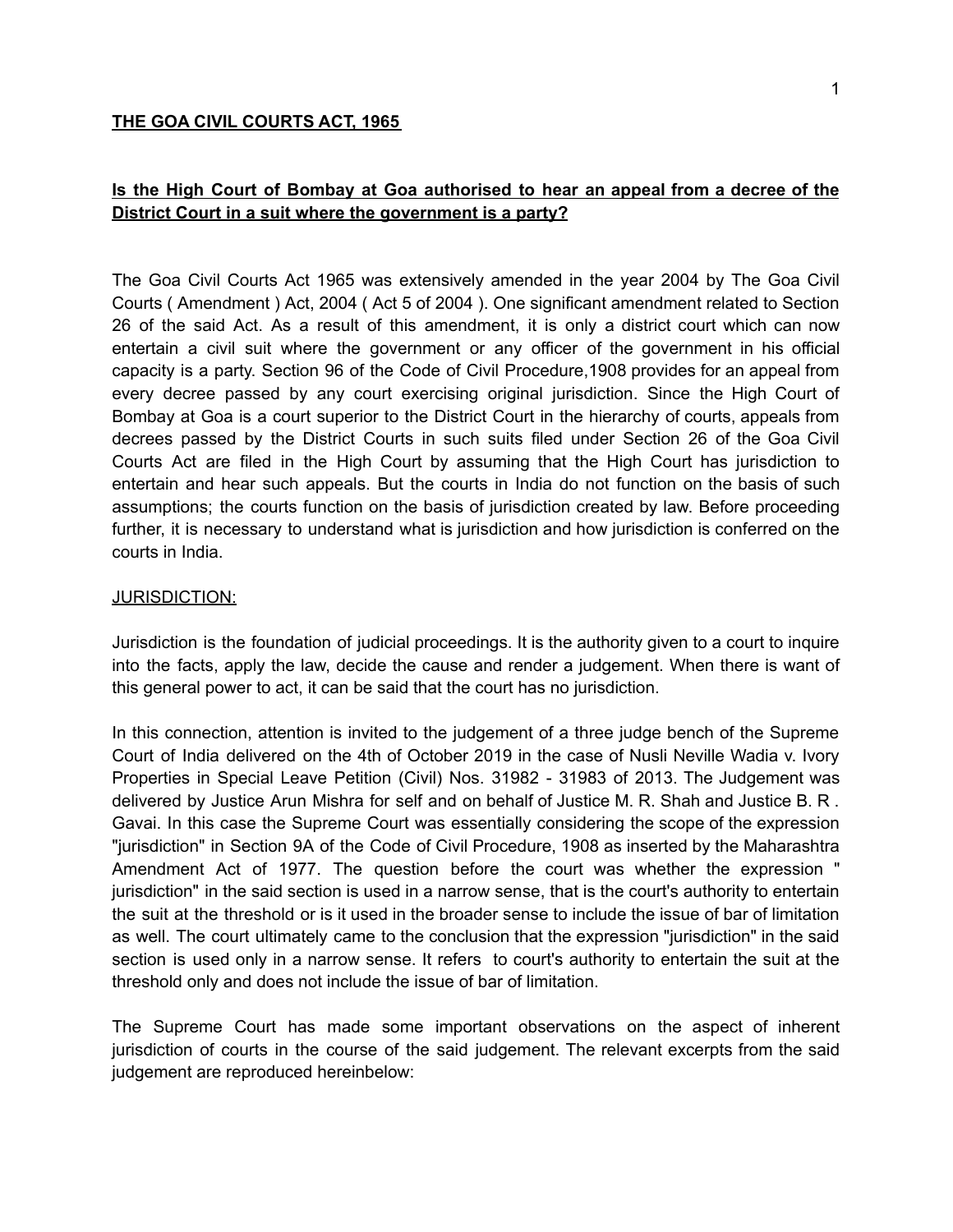*"16. ……………… Jurisdiction is the authority of the law to act officially. It is an authority of law to act officially in a particular matter in hand. It is the power to take cognizance and decide* cases. It is the power to decide rightly or wrongly. It is the power to hear and determine. Same is *the foundation of judicial proceedings. ……….. Jurisdiction is the right to hear and determine. ………….. Jurisdiction means power to entertain a suit, consider merits, and render binding decisions, and "merits" means the various elements which enter into or qualify plaintiff's right to* the relief sought. If the law confers a power to render a judgement or decree, then the court has *jurisdiction. The court must have control over the subject matter, which comes within classification limits of law under which Court is established and functions."*

*"17. The word jurisdiction is derived from Latin words "Juris" and "dico" meaning " I speak by the* law " and does not relate to rights of parties as between each other but to the power of the *court. …….. Jurisdiction is generally understood as the authority to decide, render a judgement,* inguire into the facts, to apply the law, and to pronounce a judgement. When there is the want of *general power to act, the court has no jurisdiction. When the court has the power to inquire into the facts, apply the law, render binding judgement, and enforce it, the court has jurisdiction. ………. It has co-relation with the constitutional and statutory power of tribunal or court to hear and determine. It means the power or capacity fundamentally to entertain, hear and determine."*

From the above observations it is clear that the courts in the country can only entertain a cause when authority or jurisdiction to entertain such cause is conferred on them.

It is a settled position in law that an act of creation, alteration or abolition of jurisdiction of courts in India is legislative in character. In other words jurisdiction of courts can only be created, altered or abolished by law. No court, even the highest, can create jurisdiction in itself. Similarly, even consent of parties cannot create jurisdiction in a court.

In this connection, attention is invited to the judgement of the Constitution Bench of the Supreme Court delivered in the case of A. R. Antulay v. R. S. Nayak reported in (1988) 2 SCC 602. In this case the Supreme Court was essentially reviewing it's own earlier order. By the impugned order Supreme Court had transferred the case filed against the then Chief Minister of Maharashtra Shri. A. R. Antulay under the Prevention of Corruption Act from the Special Judge appointed under the said Act to the High Court of Bombay for expeditious disposal.

To better appreciate the legal position, relevant excerpts from the said judgement are reproduced hereinbelow:

Per Ranganath Misra, J.

"91. It is settled position in law that Jurisdiction comes solely from the law of the land and cannot *be exercised otherwise. So far as the position in this country is concerned conferment of jurisdiction is possible either by the provisions of the Constitution or by specific laws enacted by the legislature. For instance, Article 129 confers all the powers of a court of record on the Supreme Court including the power to punish for contempt of itself. Articles 131, 132, 133, 134,*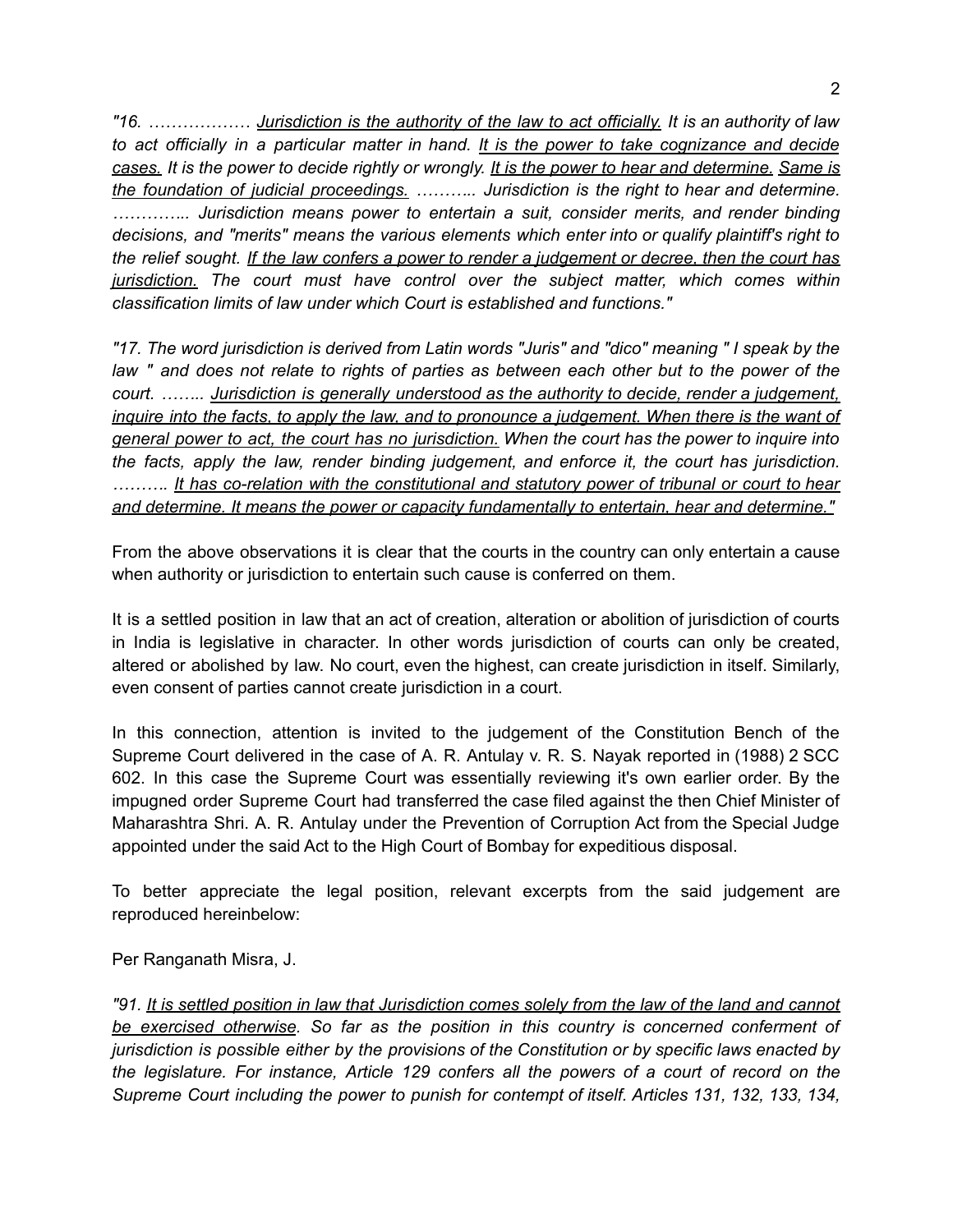*135, 137, 138 and 139 confer different jurisdictions on the Supreme Court while Articles 225, 226, 227, 228 and 230 deal with conferment of jurisdiction on the High Courts. Instances of conferment of jurisdiction by specific law are very common. The laws of procedure both criminal and civil confer jurisdiction on different courts. Special jurisdiction is conferred by special statute. It is thus clear that jurisdiction can be exercised only when provided for either in the Constitution or in the laws made by the legislature. Jurisdiction is thus the authority or power of the court to deal with a matter and make an order carrying binding force in the facts. ….."*

Per Oza, J.

"*110. It is clear from the opinions of learned brothers Justice Mukharji and Justice Misra that the* jurisdiction to try a case could only be conferred by law created by the legislature and this court *could not confer jurisdiction if it does not exist in law. ………………"*

Per Ray, J.

*"112. ………. It has also been observed that the jurisdiction or power to try and decide a cause* is conferred on the courts by the law of the land enacted by the legislature or by the provisions *of the Constitution. It has also been highlighted that the court cannot confer a jurisdiction on itself which is not provided in the law. ….."*

It is, therefore, abundantly clear that jurisdiction is the authority conferred on the court by law to entertain a particular cause. When such an authority is lacking in the court, it can be said that the court has no jurisdiction to entertain that particular cause. But, the question that still remains is how to determine whether the court has jurisdiction to entertain a particular cause. There is no fixed yardstick to determine jurisdiction of courts which can be applied uniformly in all cases. It is now well settled that the word "jurisdiction" displays a certain colour depending on the context in which it is mentioned. It is used in a variety of senses and takes its colour from its context in which it is used as observed in the celebrated case of Anisminic Ltd. v. Foreign Compensation Commission, [1968] 2 Q.B. 862. This dictum has been followed consistently by the courts in India.

## FORUMS FOR APPEAL FROM THE ORIGINAL DECREES OF COURTS:

In the context of appeals from original decrees of courts, the relevant provision to be looked at is Section 96 of the Code of Civil Procedure, 1908. The phraseology of this section provides the key to determine which forums have the legal competence to hear appeals from original decrees of courts. Reproduced hereinbelow is the relevant excerpt of the said section:

*" Section 96. Appeal from original decree - (1) Save where otherwise expressly provided in* the body of this Code or by any other law for the time being in force, an appeal shall lie from *every decree passed by any Court exercising original jurisdiction to the Court authorised to hear appeals from the decisions of such Court.*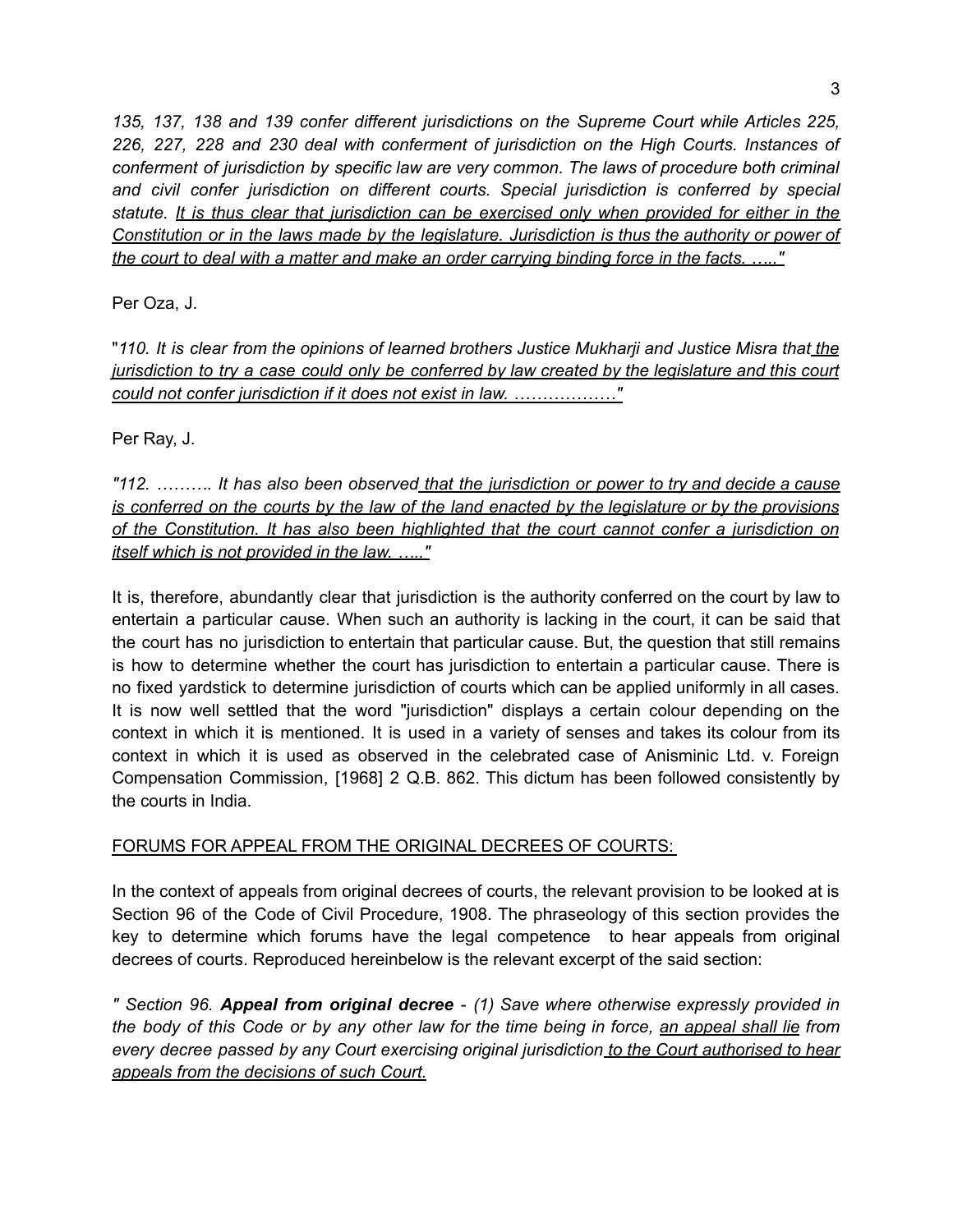This section in terms does not confer jurisdiction on courts. But it emphatically says that an appeal shall lie to the court authorised to hear appeals from the decisions of such court. This authority is found only in the provisions of the Civil Courts Acts enacted by the legislatures of respective States. In Goa, it is the Goa Civil Courts Act,1965.

The said section 96 of the Code came up for consideration before a Full Bench of the Kerala High Court in the case of P. D. Devaswom v. U. Pylee reported in AIR 1970 Kerala 30. The court was considering Section 96 in the same context. Reproduced hereinbelow is the relevant excerpt from the said judgement delivered by Justice P. T. Raman Nayar on behalf of self and on behalf of Justice V. Balakrishna Eradi and Justice V. R. Krishna Iyer :

*" 7. ………………….. But the forum for a first appeal is specified not by section 96 of the Code which only says that the appeal shall lie to the court authorised to hear appeals from the decisions of the court which passed the decree, but by the concerned Civil Courts Act. And, under those Acts, the value of the subject-matter would determine whether an appeal from a decision of a Subordinate Judge lies to the District Court or to the High Court. ……."*

It is, therefore, clear that in terms of Section 96 of the Code an appeal can lie only before the court which is authorised to hear such an appeal, and this authority is given to courts by the concerned Civil Courts Act. In Goa, it is the Goa Civil Courts Act, 1965.

### GOA CIVIL COURTS ACT, 1965

It is now necessary to examine the provisions of the Goa Civil Courts Act, 1965 with reference to jurisdiction of courts prior to the Amendment Act no. 5 of 2004.

The provisions of the Goa Civil Courts Act, 1965 relevant for our purpose are reproduced hereinbelow :

*" Section 6. Appellate jurisdiction of District Court. - Save as otherwise expressly provided in this Act, the District Court shall be the Court of Appeal from all decrees and orders passed by the subordinate Courts from which an appeal lies under any law for the time being in force."*

*" Section 20. Classes of Civil Judges and their jurisdiction. - (1) The Civil Judges shall be of two classes, namely Senior Civil Judges and Junior Civil Judges.*

*(2) The Jurisdiction of a Senior Civil Judge extends to all original suits and proceedings of a Civil nature.*

(3) The jurisdiction of a Junior Civil Judge extends to all original suits and proceedings of a civil *nature wherein the subject matter does not exceed in amount or value one lakh rupees." ( This limit was enhanced to twenty lakh rupees by the Goa Civil Courts ( Amendment ) Act, 2009 ( Act 22 of 2009 )*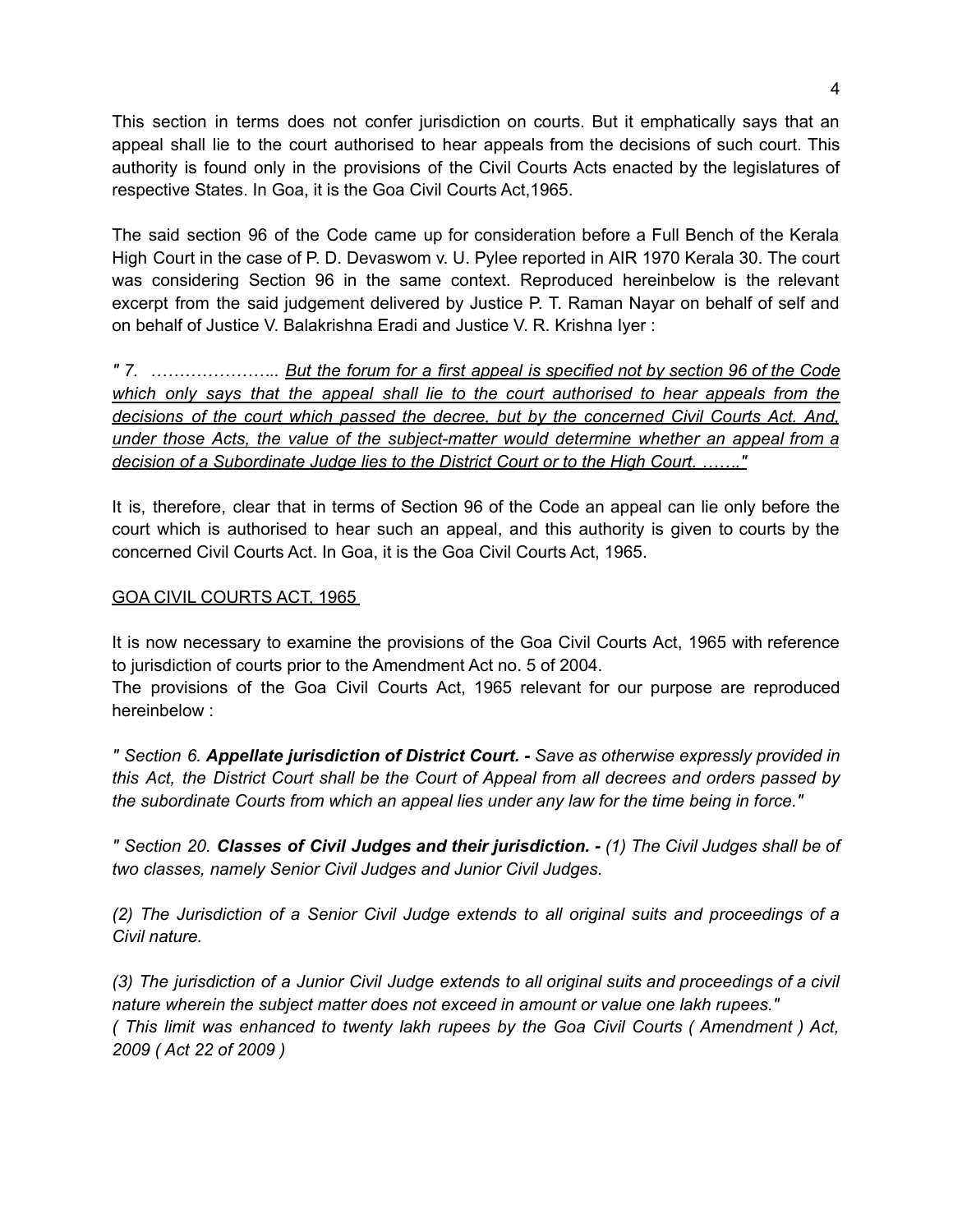" Section 22. Appeals from his decision. - In all suits decided by a Civil Judge of which the *amount or value of the subject matter exceeds one lakh the appeal from his decision shall be direct to the High Court. "*

*( This limit was enhanced to rupees twenty lakhs by the Goa Civil Courts ( Amendment ) Act, 2009 ( Act 22 of 2009)*

" Section 26. Suits in which the Government is a party. - (1) No Court other than the Senior *Civil Judge shall receive or register any suit in which the Central Government or the Administrator of the Government of Goa, Daman and Diu or any officer of the Government in his official capacity, is a party:*

*Provided that the Administrator may by general or special order notified in the Official Gazette,* direct that the provisions of this section shall not apply to any suit or class or category of suits of *the nature referred to therein.*

*(2) Nothing in this section shall be deemed to apply to a suit against the administration of a Government Railway. "*

*( As it stood prior to the Amendment Act No. 5 of 2004 )*

A perusal of the above provisions bring out the following aspects:

- (1) There are two classes of Civil Judges, namely Senior Civil Judges and Junior Civil Judges.
- (2) Any original civil suit where the subject matter is valued upto rupees one lakh ( now twenty lakhs) lies before the Junior Civil Judge.
- (3) Any original civil suit where the subject matter is valued above rupees one lakh ( now twenty lakhs) lies before the Senior Civil Judge.
- (4) But any civil suit where the government is a party, whether the subject matter of the suit is valued upto rupees one lakh or above rupees one lakh ( now twenty lakhs) the civil suit lies only before the Senior Civil Judge. ( Kindly see Section 26 )
- (5) Unless otherwise provided in the said Act, the District Court is the Court of Appeal from all decrees and orders passed by the subordinate Courts. ( Kindly see Section 6 ).
- (6) But Section 22 provides that appeals will lie directly to the High Court from all decrees and orders of the Civil Judges in suits valued above rupees one lakh ( now rupees twenty lakhs ) including suits where government is a party. A fortiorari, appeals from decrees and orders of the Civil Judges only in suits valued below rupees one lakh ( now rupees twenty lakhs ) including suits where government is a party lies before the District Court in terms of Section 6.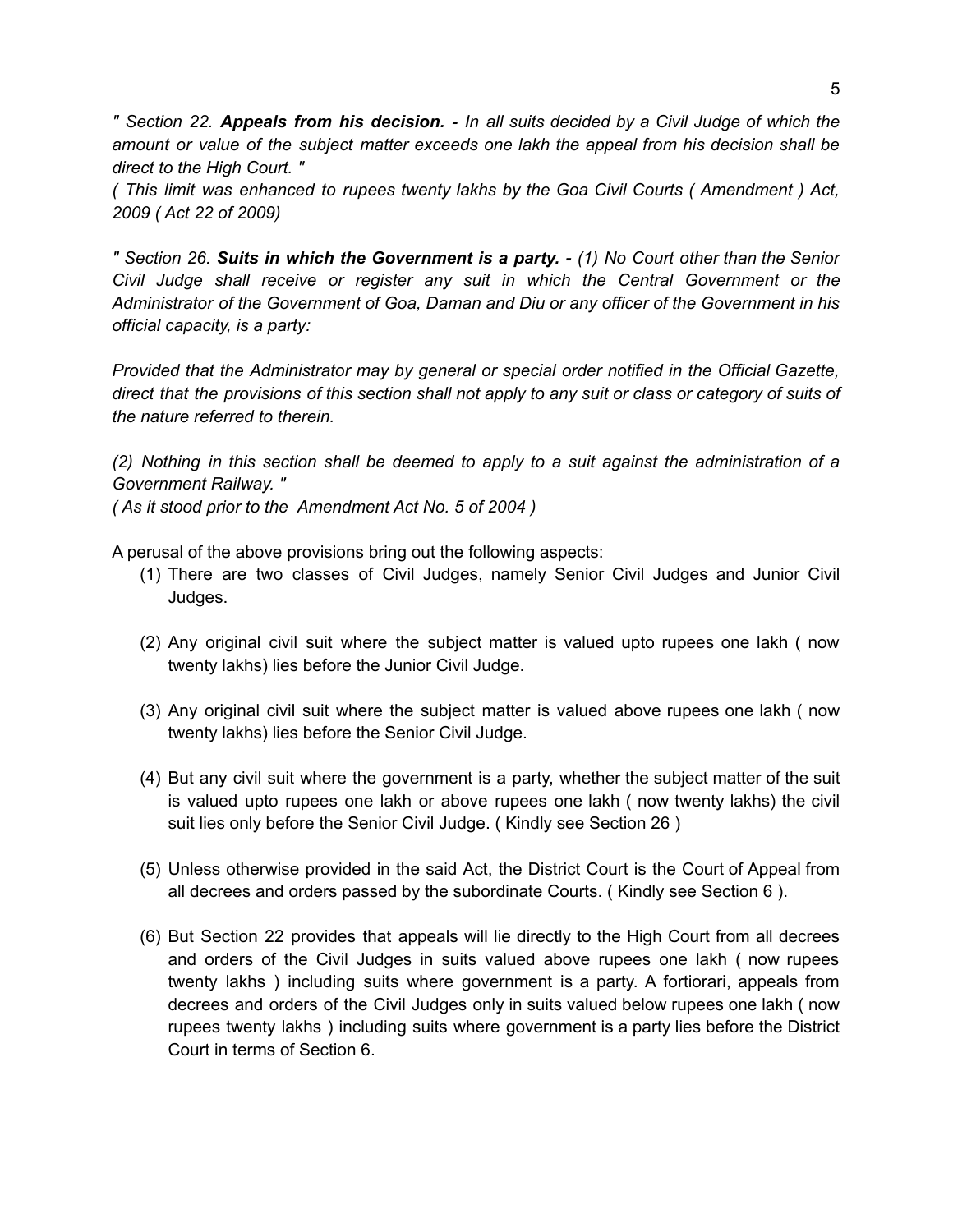These provisions are complete and does not pose any difficulty in determination of forums for appeal even in relation to decrees and orders passed by subordinate courts in suits where government is a party.

The above position stood substantially altered after the passage of the Goa Civil Courts ( Amendment Act ) Act no. 5 of 2004. Section 26 stood amended by the said Amendment Act. Similarly, another section, namely, Section 26A was inserted in the principal Act by the same Amendment Act.

Section 26 after the amendment and the newly introduced Section 26A are reproduced hereinbelow:

" Section 26. Suits in which the Government is a party. - (1) No Court other than the District *Court shall receive or register any suit in which the Central Government or the Administrator of the Government of Goa, Daman and Diu or any officer of the Government in his official capacity, is a party:*

*Provided that the Administrator may by general or special order notified in the Official Gazette,* direct that the provisions of this section shall not apply to any suit or class or category of suits of *the nature referred to therein.*

*(2) Nothing in this section shall be deemed to apply to a suit against the administration of a Government Railway."*

*" 26A. - Transfer of pending suits and bar on jurisdiction. - All suits received or registered under section 26 and pending before any Court of a Senior Civil Judge immediately before the commencement of the Goa Civil Court's ( Amendment ) Act, 2004, shall, on such commencement, stand transferred to the District Court of the concerned district and such District Court may proceed to deal with such suit from the stage which was reached before such* transfer or from any earlier stage or de novo, as such District Court may deem fit and no Court *of any Senior Civil Judge shall entertain, try, dispose off or proceed to hear any matter where the Central Government or the Government of Goa or any officer of the Government in his official capacity, is a party to the proceedings."*

By amending Section 26, jurisdiction to entertain suits where government is a party whether the suit was valued upto rupees one lakh or above rupees one lakh ( now rupees twenty lakhs ) was conferred exclusively on the District Court from the date of the Amendment Act No. 5 of 2004. By Section 26A all such suits which were pending adjudication before the Senior Civil Judges on the date of this amendment stood transferred to the concerned District Courts. The said section also provided that henceforth no Court of Senior Civil Judge shall entertain or hear or dispose of any matter where the government was a party.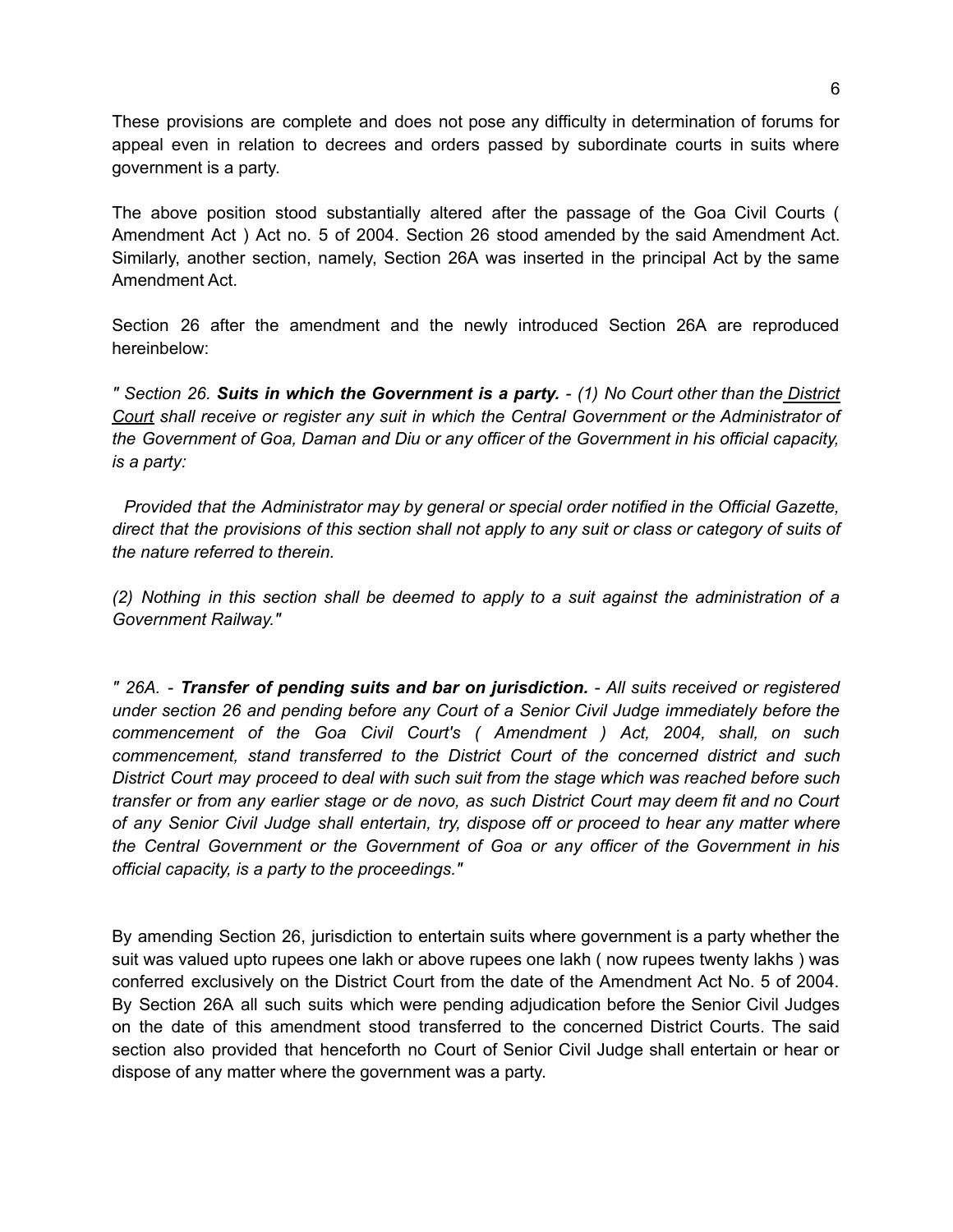Now the question that arose was before which court would an appeal lie from a decree passed by a Senior Civil Judge immediately before the said amendment in a suit valued at or below rupees one lakh ( now rupees twenty lakhs ) where the government was a party ? It was noticed that in terms of the existing provisions the District Court was still the court of appeal from any such decree passed by a Senior Civil Judge. In the absence of any further consequential amendments, a very peculiar situation arose under the said Act. On one end the District Court was now the court authorised to entertain a suit where government was a party, whereas on the other end District Court was still the court of appeal from any order and decree passed by a Senior Civil Judge immediately before the amendment of Section 26 in 2004 in a suit where government was a party and the suit was valued at or below rupees one lakh ( now rupees twenty lakhs ). It was also noticed that many such appeals filed before the Goa Civil Courts ( Amendment ) Act, 2004, were still pending adjudication before the District Courts in Goa. To rectify this anomaly the Goa Civil Courts Act, 1965 was amended yet again in the year 2005. The Goa Civil Courts ( Amendment ) Act, 2005 ( Act 16 of 2005 ) was enacted on 07/10/2005 by virtue of which another section, namely Section 26B was introduced in the principal Act. The said section is reproduced hereinbelow:

*" 26B. Appeals.- Notwithstanding anything contained in section 6, -*

- *(a) an appeal shall lie to the High Court having jurisdiction over the State of Goa, from all decrees made by any Court of a Senior Civil Judge before the commencement of the* Goa Civil Courts (Amendment) Act, 2004 (Act 5 of 2004), in any suit where the Central *Government or the Government of Goa or any officer of the Government in his official capacity, is a party to the proceedings;*
- *(b) all appeals from any decree made by any Court of a Senior Civil Judge in any suit where the Central Government or the Government of Goa or any officer of the Government in his official capacity, is a party to the proceedings, pending before any District Court as on the date of commencement of the Goa Civil Courts ( Amendment ) Act, 2004 ( Act 5 of 2004 ), shall stand transferred to the High Court having jurisdiction over the State of Goa. "*

By this amendment Act, all appeals from decrees of a Senior Civil Judge in suits where government was a party which were pending before the District Court as on the date of commencement of the Goa Civil Courts ( Amendment ) Act, 2004 were transferred to the High Court. It was also provided that any appeal from any decree made by a Senior Civil Judge in suits where the government was a party prior to the commencement of the said Amendment Act shall now lie to the High Court.

Sadly, however, no consequential amendment has yet been made in the principal Act to provide a forum for an appeal from the orders and decrees made by the District Court in suits where the government is a party.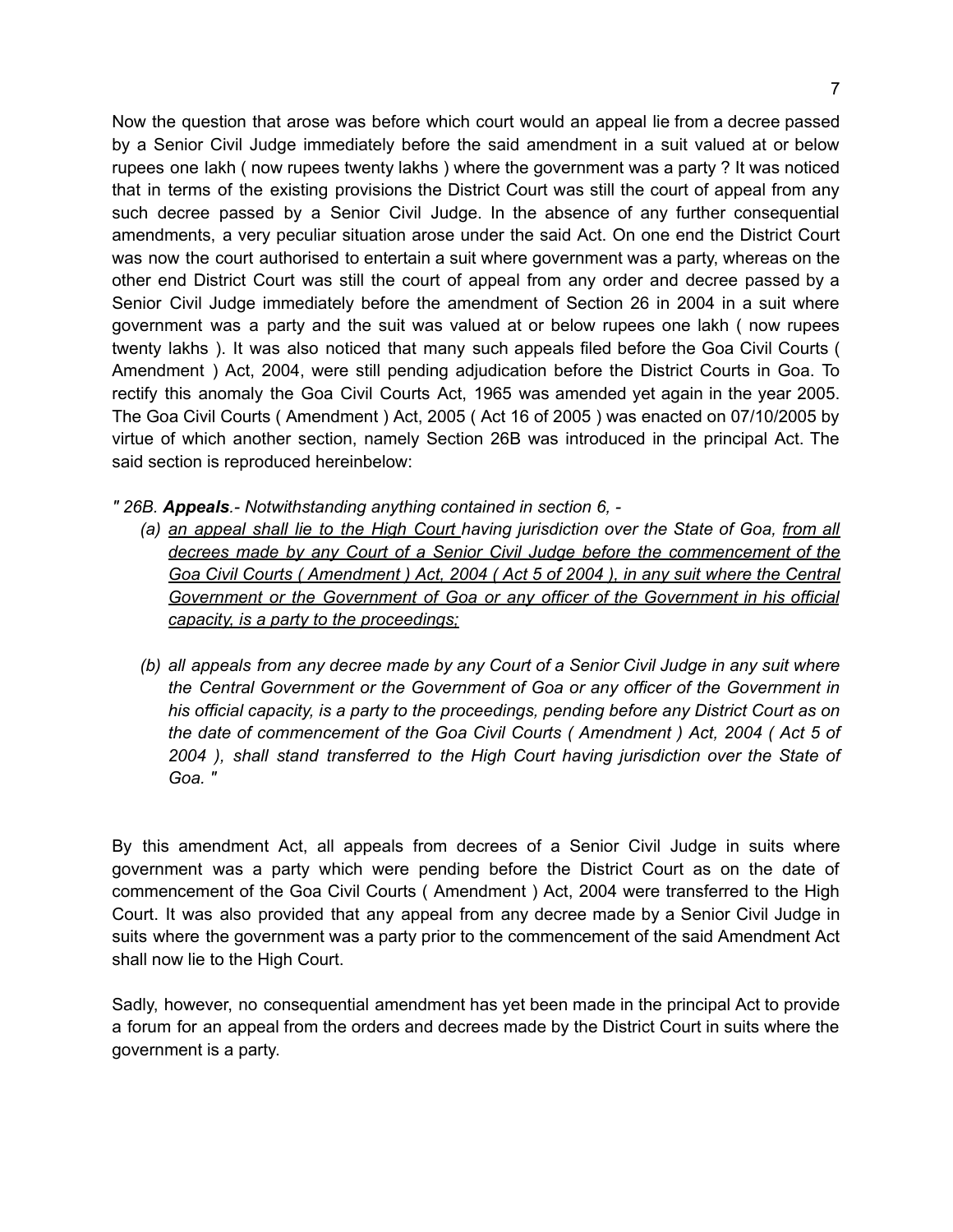As said at the beginning, appeals from such decrees are filed before the High Court of Bombay at Goa since the High Court is a court superior to the District Court in the hierarchy of courts. But Section 96 of the Civil Procedure Code, 1908 which creates the right of appeal from original decrees, in terms, says that such an appeal shall lie to the court authorised to hear such appeals. We have also seen that the jurisdiction of courts is essentially a legislative act, that is to say jurisdiction is conferred by law. It is also settled that forums for appeal are provided for in the respective Civil Courts Act.

# PROVISIONS IN THE CIVIL COURTS ACTS OF SOME OTHER STATES.

At this point in time, it may be appropriate to examine the provisions relating to appeals existing in the Civil Courts Acts of some other States.

The Gujarat Civil Courts Act, 2005 was enacted to consolidate and amend the law relating to Civil Courts in the State of Gujarat. Sub- section (1) of Section 15 of the said Act provides forums for an appeal. The said provision is extracted hereinbelow:

*" 15 (1) Appeals from the decrees and orders passed by a Court of District Judge in original suits and proceedings of civil nature shall, when such appeals are allowed by law, lie to the High Court.*

*………."*

Similarly, Section 13 of Chapter III of the Madhya Pradesh Civil Courts Act, 1958 deal with Appellate Jurisdiction. Relevant portion of Sub-section (1) of Section 13 is reproduced hereinbelow:

*" 13. Appellate jurisdiction.- (1) Save as otherwise provided by any law for the time being in force, appeals from decrees or orders of Courts exercising original jurisdiction shall lie as follows:*

*( a )..............*

*( b ) from a decree or order of the Court of the District Judge to the High Court.*

*………………….."*

Karnataka Civil Courts Act, 1964 is another statute that contains a similar provision. Section 18 of the said Act deals with appeals from decrees and orders of District Courts. The said section is reproduced hereinbelow:

*" 18. Appeals from District Courts.- Appeals from the decrees and orders passed by a District Court in original suits and proceedings of a civil nature shall, when such appeals are allowed by law, lie to the High Court. "*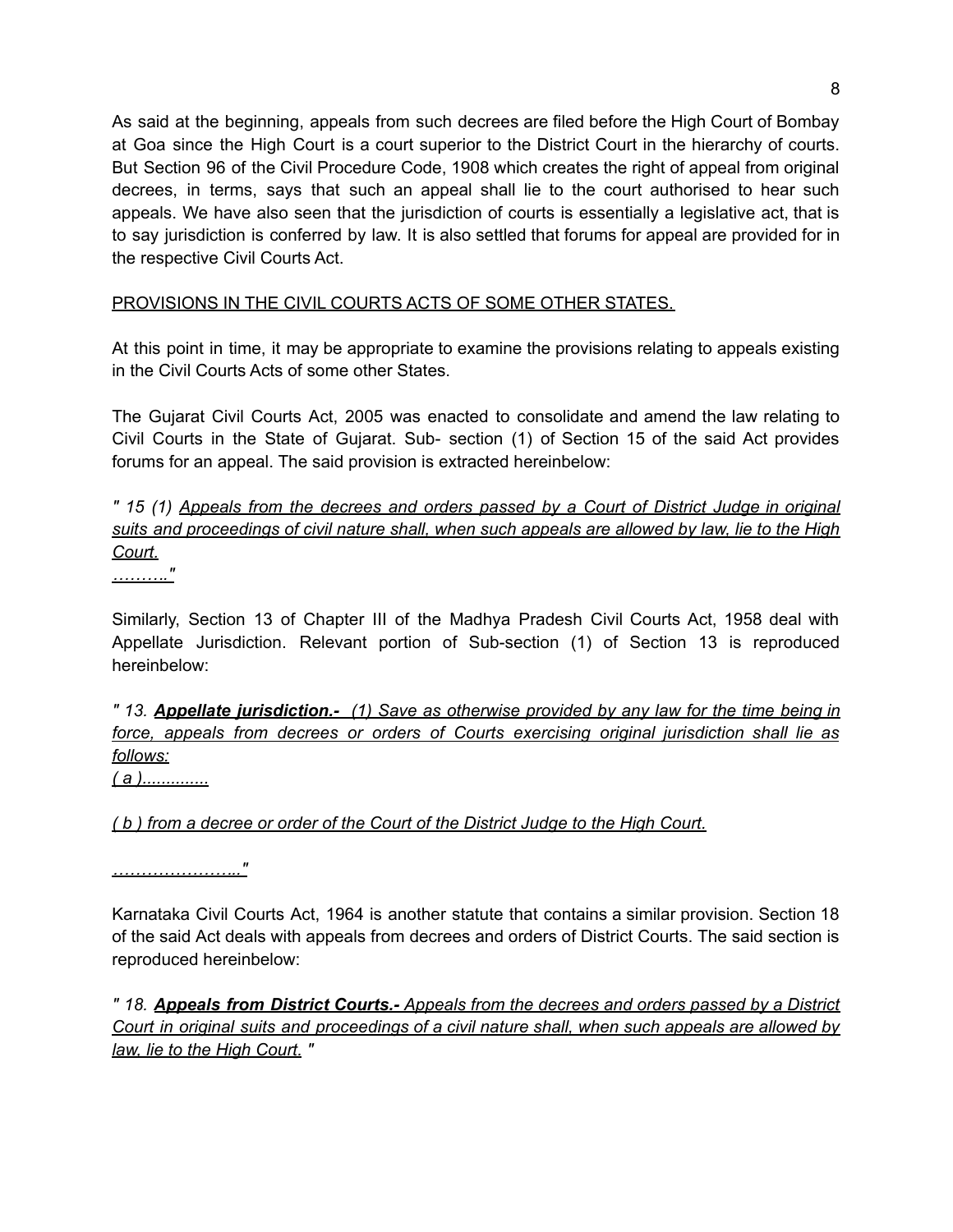Now, in such a situation when the Goa Civil Courts Act has not provided a forum for an appeal from the orders and decrees made by the District Courts in suits entertained under Section 26 of the said Act, can the High Court of Bombay at Goa entertain such appeals? In other words can the High Court create a jurisdiction in itself when the law has not provided for the same?

It can certainly be said that the High Court of Bombay at Goa cannot entertain an appeal from the original decree of the District Court in a suit received by it under Section 26 of the Goa Civil Courts Act, 1965.

Now, can it be said that the intention of the legislature was to confer jurisdiction on the High Court to hear appeals from original decrees of the District Court in suits filed under Section 26 of the Goa Civil Courts Act, 1965 after the Amendment Act No.5 of 2004, and that such an intention can well be gathered from Section 26B of the said Act as introduced by the Amendment Act No. 17 of 2005 ? Will such an argument stand the test of law ?

The fundamental principles of interpretation of statutes will have to be looked into to deal with such an argument.

### PRINCIPLES OF INTERPRETATION OF STATUTES:

Literal construction or literal interpretation is the cardinal rule of interpretation of a statute. If the language is plain and hence allows only one meaning, the same has to be given effect to, even if it causes hardship or injustice.

*" A verbis legis non est recedendum "* means, " from the words of law, there must be no departure. " The Court, while interpreting statutory provisions, cannot add words to a statute, or read words into it which are not part of it, especially when a literal reading of the same produces an intelligible result, as that would not amount to interpretation, but legislation.

Similarly, a statute cannot be interpreted in the light of certain notions that the legislature might have had in mind, or what the legislature is expected to have said, or what the legislature might have done, or what the duty of the legislature to have said or done was. The courts must administer the law as they find it. As said by Lord Russell of Killowen in Hansraj Gupta v. Official Liquidator of Dehra Dun- Mussoorie Electric Company Ltd, reported in AIR 1933 P.J. 63 (I) *"Even where there is a casus omissus, it is, for others than the courts to remedy the defect."*

The aforesaid principles are culled out from the decision of the Supreme Court in the case of Rohitash Kumar and others v. Om Prakash Sharma and others reported in (2013) 11 SCC 451. The said decision has been relied upon by the three judge bench of the Supreme Court in the recent case of Nusli Neville Wadia referred to hereinbefore. Following are the excerpts from the judgement of the Supreme Court in the case of Rohitash Kumar :

*"23. There may be a statutory provision, which causes great hardship or inconvenience to either* the party concerned, or to an individual, but the court has no choice but to enforce it in full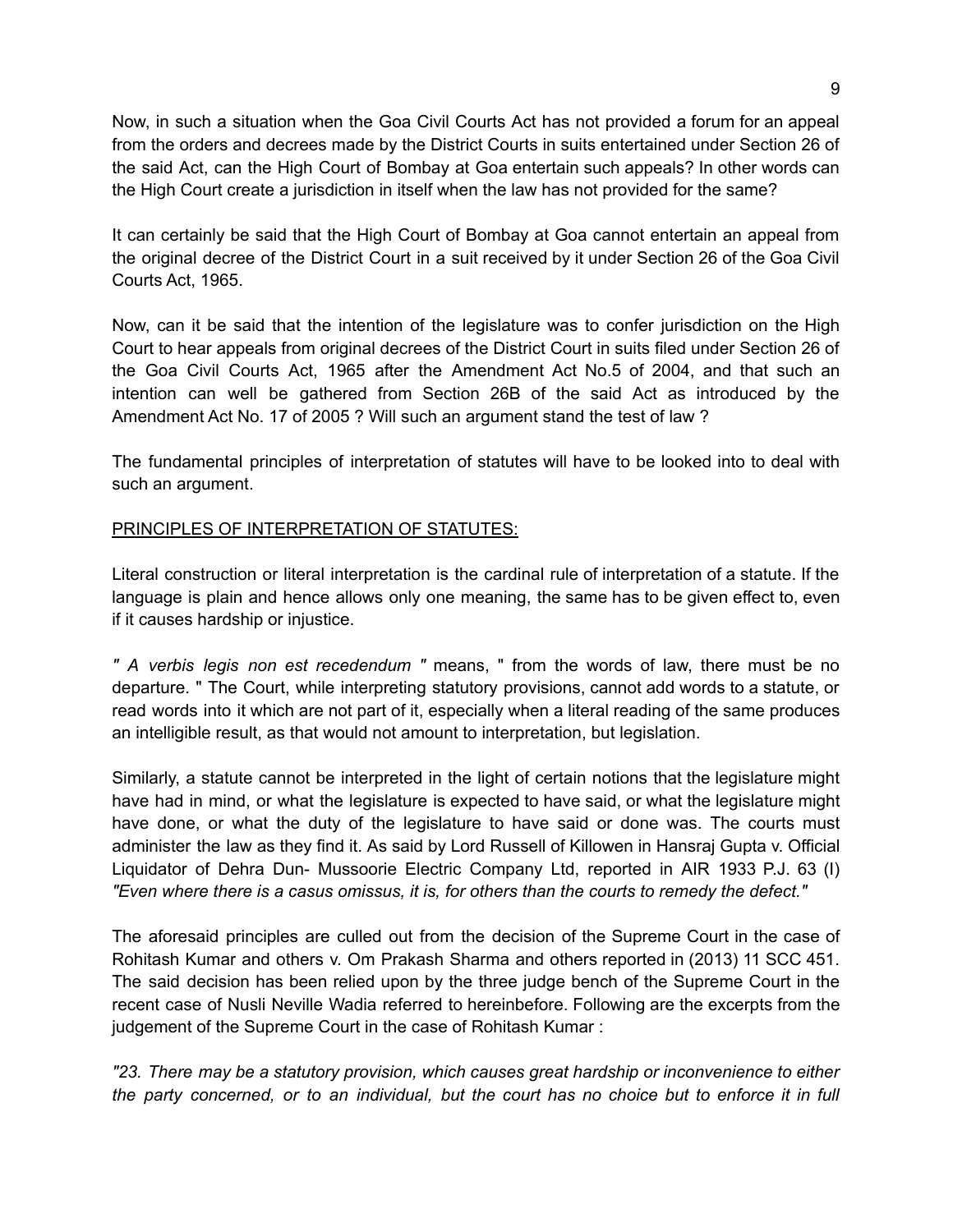*rigour. It is a well settled principle of interpretation that hardship or inconvenience caused cannot be used as a basis to alter the meaning of the language employed by the legislature if such meaning is clear upon a bare perusal of the statute. If the language is plain and hence allows only one meaning, the same has to be given effect to, even if it causes hardship or possible injustice. [Vide CIT (Ag) v. Keshab Chandra Mandal AIR 1950 SC 265 and D.D. Joshi v. Union of India (1983) 2 SCC 235.]"*

" 24. In Bengal Immunity Co. Ltd. v. State of Bihar AIR 1955 SC 661 (SCC p. 685, para 43) it was observed by a Constitution Bench of this Court that, if there is any hardship, it is for the *legislature to amend the law, and that the court cannot be called upon to discard the cardinal rule of interpretation for the purpose of mitigating such hardship. If the language of an Act is sufficiently clear, the court has to give effect to it, however inequitable or unjust the result may* be. The words, "dura lex sed lex," which mean "the law is hard, but it is the law" may be used, to *sum up, the situation. Therefore, even if a statutory provision causes hardship to some people,* it is not for the court to amend the law. A legal enactment must be interpreted in its plain and *literal sense, as that is the first principle of interpretation."*

" 25. In Mysore SEB v. Bangalore Woollen Cotton and Silk Mills Ltd. AIR 1963 SC 1128 (AIR p. *1139, para 27) a Constitution Bench of this Court held that "inconvenience is not" a decisive factor to be considered while interpreting a statute. In Martin Burn Ltd. v. Corpn. of Calcutta AIR 1966 SC 529, this Court, while dealing with the same issue observed as under (AIR p. 535, para 14)*

"14. ...A result flowing from a statutory provision is never an evil. A court has no power to ignore *that provision to relieve what it considers a distress resulting from its operation. A statute must, of course, be given effect to whether a court likes the result or not. "*

*" 26. Therefore, it is evident that the hardship caused to an individual, cannot be a ground for not giving effective and grammatical meaning to every word of the provision if the language used therein is unequivocal. "*

" 27. The court has to keep in mind the fact that, while interpreting the provisions of a statute, it *can neither add, nor subtract even a single word. The legal maxim " A verbis legis non est recedendum " means " from the words of law, there must be no departure." A section is to be* interpreted by reading all its parts together, and it is not permissible to omit any part thereof. The *court cannot proceed with the assumption that the legislature, while enacting the statute has committed a mistake; it must proceed on the footing that the legislature intended what it has* said; even if there is some defect in the phraseology used by it in framing the statute, and it is *not open to the court to add and amend, or by construction, make up for the deficiencies, which* have been left in the Act. The Court can only iron out the creases, but while doing so, it must not *alter the fabric, of which an Act is woven. The Court, while interpreting statutory provisions,* cannot add words to a statute, or read words into it which are not part of it, especially when a *literal reading of the same produces an intelligible result. (Vide Nalinakhya Bysack v. Shyam Sunder Haldar, AIR 1953 SC 148, ………………) "*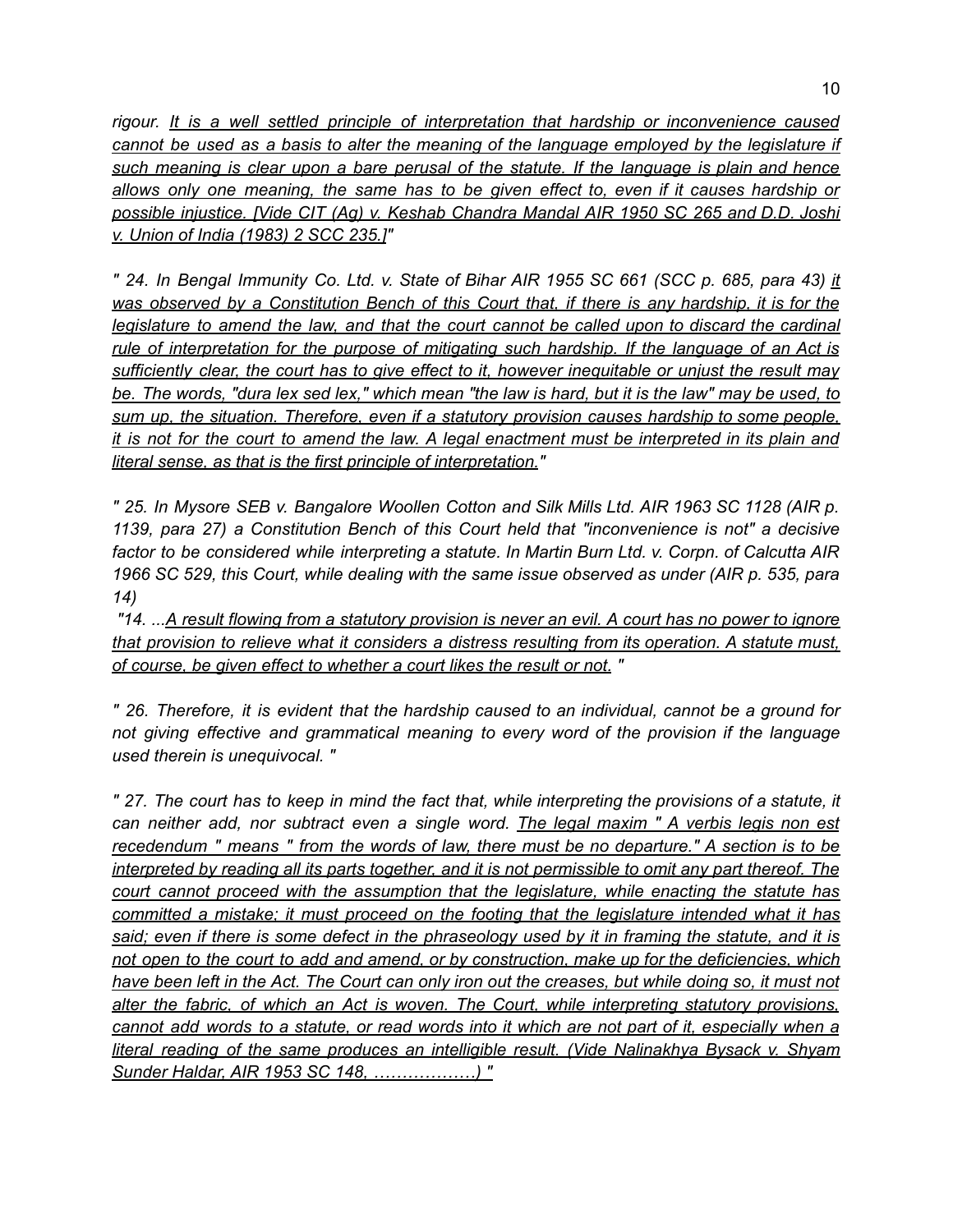" 28. The statute is not to be construed in light of certain notions that the legislature might have *had in mind, or what the legislature is expected to have said, or what the legislature might have done, or what the duty of the legislature to have said or done was. The courts have to* administer the law as they find it, and it is not permissible for the court to twist the clear *language of the enactment in order to avoid any real or imaginary hardship which such literal interpretation may cause."*

*" 29. In view of the above it becomes crystal clear that under the garb of interpreting the* provision, the court does not have the power to add or subtract even a single word, as it would *not amount to interpretation, but legislation."*

Applying the said principles of interpretation of statutes as summarised by the Supreme Court in the case of Rohitash Kumar, it is necessary to see if any other rules of interpretation can be brought in aid to interpret Section 26B of the Goa Civil Courts Act, 1965 other than the literal rule.

As already stated hereinbefore, before introduction of Section 26B in the statute book, Section 22 read with Section 6 of the Goa Civil Courts Act, 1965, provided forum for appeals from all orders and decrees of the subordinate courts including suits where government was a party presented in the court of a Senior Civil Judge under pre-amended Section 26. The same provisions continued to operate even after the amendment of Section 26 in the year 2004. Even after jurisdiction to entertain suits where the government was a party was conferred on the District Court, it was noticed that the District Court still continued to be the court of appeal from an order and decree made by a Senior Civil Judge in a similar suit filed prior to the amendment of Section 26. Filing of an appeal before the District Court in such a situation would amount to filing of the appeal before the same court which was now authorised to receive and entertain an identical suit. As pointed out earlier Section 26B was introduced in the principal Act only to remove this anomaly. Since the language of Section 26B is plain and hence allows only one meaning, the same has to be given effect. The meaning becomes clear upon a bare perusal of this section. A reading of the said section will show that the same cannot be interpreted in any other way. Any attempt to alter the meaning of the said section either by adding words or twisting its clear language would amount to re-writing the statute which is not permissible as such an exercise does not fall within the domain of the courts.

# CAN ANY AID BE SOUGHT FROM SECTION 24 (1) (b) (i) AND SECTION 151 OF THE CODE OF CIVIL PROCEDURE, 1908 BY THE HIGH COURT TO ASSUME JURISDICTION TO ENTERTAIN SUCH AN APPEAL?

There is yet another question which may require consideration. Now, Section 24 of the Code of Civil Procedure, 1908 empowers a High Court to withdraw any suit, appeal or other proceeding pending before a subordinate court to itself and try or dispose of the same. Does this section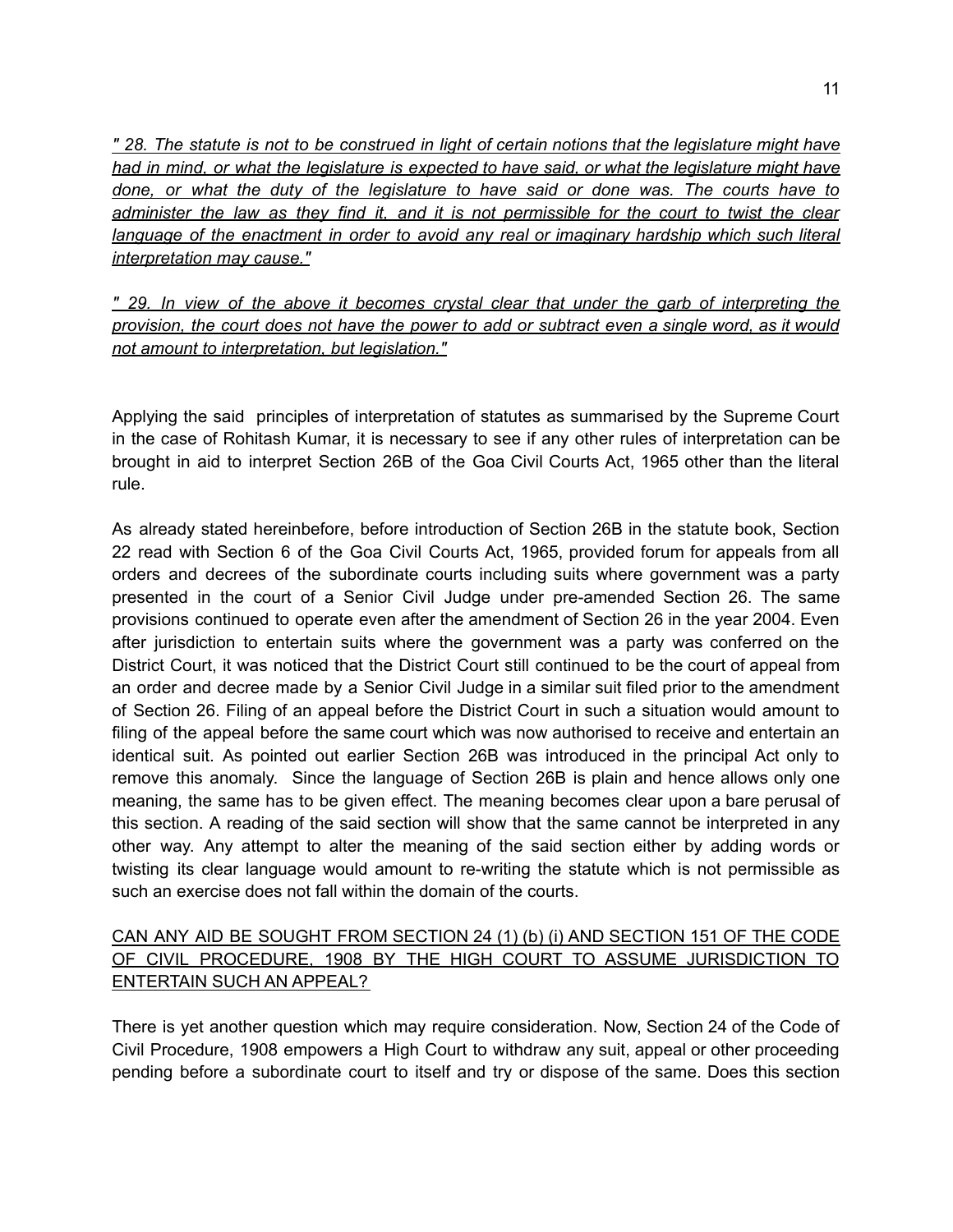authorise the High Court to directly entertain an appeal from decree in a suit decided by any subordinate court?

The relevant portion of the said section is extracted hereinbelow for the purpose of convenience:

"*24. General power of transfer and withdrawal.- (1) On the application of any of the parties* and after notice to the parties and after hearing such of them as desired to be heard, or of its *own motion without such notice, the High Court or the District Court may at any stage -*

- *(a) ……*
- *(b) withdraw any suit, appeal or other proceeding pending in any Court subordinate to it, and*

*(i) try or dispose of the same; or …………….."*

The Supreme Court of India had the occasion to consider the scope of the aforesaid S. 24 (1) (b) (i) in the case of Raja Soap Factory v. S. P. Santharaj reported in AIR 1965 Supreme Court 1449. The Supreme Court has held that this power of withdrawal of proceeding can only be exercised by the High Court when such proceeding is found to be lawfully instituted in a subordinate court of competent jurisdiction. By holding so, the Supreme Court has in clear terms recognised the difference between the power of transfer contained in Section 24 and the concept of jurisdiction of a court. The relevant paragraph of the judgement is reproduced hereinbelow:

" (7) Section 24 of the Code of Civil Procedure on which counsel for the plaintiffs relied lends no *assistance to his argument. Among the powers conferred upon a High Court by S. 24 Code of Civil Procedure, there is enumerated the power to withdraw any suit, appeal or other proceeding* in any Court subordinate to it, and to try or dispose of the same:  $\int S$ . 24 (1) (b) (i)  $\int$ . But *jurisdiction to try a suit, appeal or proceeding by a High Court under the power reserved by S. 24 (1) (b) (i) arises only if the suit, appeal or proceeding is properly instituted in a Court subordinate to the High Court, and the suit, appeal or proceeding is in exercise of the power of the High Court transferred to it. Exercise of this jurisdiction is conditioned by the lawful institution of the proceeding in a subordinate Court of competent jurisdiction, and transfer thereof to the High Court. Power to try and dispose of a proceeding after transfer from a Court lawfully seized of it does not involve a power to entertain a proceeding which is not otherwise within the cognizance of the High Court."*

The next question is whether inherent powers of Court contained in Section 151 of the Code of Civil Procedure be brought in aid to create power in the High Court to hear an appeal from decree of any subordinate court?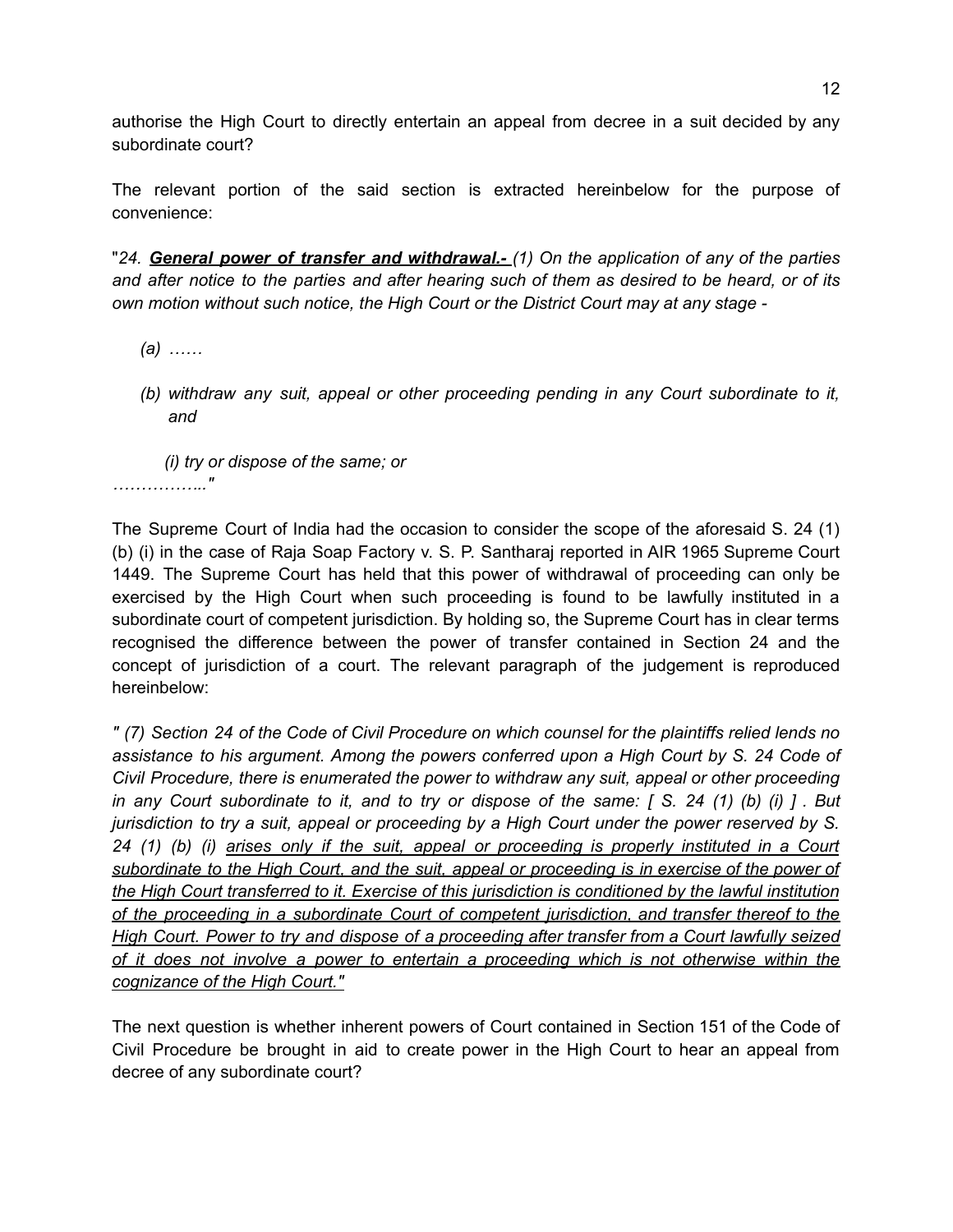Section 151 of the Code reads thus:

*" 151. Saving of inherent powers of Court.- Nothing in this Code shall be deemed to limit or otherwise affect the inherent power of the Court to make such orders as may be necessary for the ends of justice or to prevent abuse of the process of the Court. "*

In the same judgement of Raja Soap Factory, the Supreme Court also had the occasion to consider the scope of Section 151 of the Code. The Court has held that this power does not authorise the High Court to invest itself with jurisdiction where it is not conferred by law. The relevant paragraph of the judgement is reproduced hereinbelow:

*" (8) Section 151 of the Code of Civil Procedure preserves the inherent power of the Court as* may be necessary for the ends of justice or to prevent abuse of the process of the Court. That *power may be exercised where there is a proceeding lawfully before the High Court; it does not, however, authorise the High Court to invest itself with jurisdiction where it is not conferred by law."*

This judgement still holds the field. The same is relied upon by the Supreme Court in its recent judgement dated 4th October, 2019 delivered in the case of Nusli Neville Wadia.

#### CONCLUSION:

In conclusion, it can only be said that the High Court of Bombay at Goa is not authorised by the provisions of the Goa Civil Courts Act,1965, to entertain an appeal from the original order and decree made by a District Court in suits filed under Section 26 of the said Act as amended by the Goa Civil Courts ( Amendment ) Act, 2004.

But law is a field where there can be different opinions, even diverse. That is the reason why on many occasions after hearing the same matter, the judges express divergent opinions. Similarly, on this issue too there could be more than one opinion.

If this is held to be the correct position in law, then what legal effect will it have on the orders, judgements and decrees made by the High Court of Bombay at Goa in innumerable Appeals entertained by it after the Amendment Act No. 5 of 2004 to the Goa Civil Courts Act,1965?

It is interesting to notice what the Supreme Court of India has observed in the case of Nusli Neville Wadia. The Supreme Court has held if there is inherent lack of jurisdiction to entertain a cause then the decision of the court in such a cause is open to attack as a nullity.

Reproduced hereinbelow is the relevant excerpt from the said judgement:

## *" CONCLUSION*